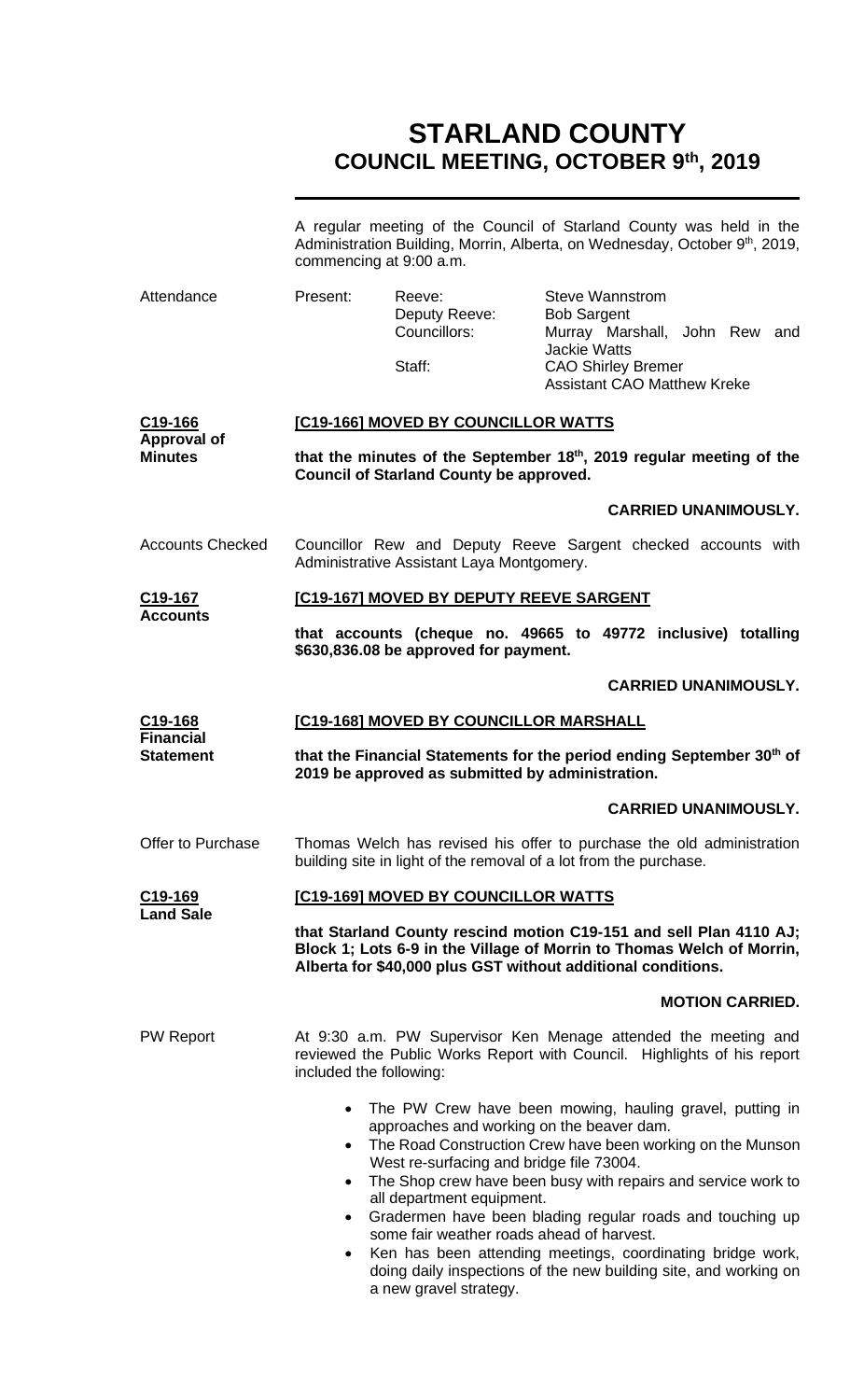- Gravel Hauling Assistant CAO Kreke reviewed with Council a financial model of gravel hauling under a stockpiling and internal spreading scenario. Potential cost savings are available through better use of County resources over the winter months.
- Departure At 11:00 a.m. Ken departed from the Meeting.

RCMP Delegation At 11:00 a.m. Staff Sargent Edmond Bourque attended the meeting and gave an update on the operations of the Drumheller RCMP detachment.

Departure At 12:20 p.m. Edmond departed from the Meeting.

Police Costing Model The RMA has put forward a recommendation that there should be no changes to the Alberta Police Costing Model whereby municipalities with less than 5,000 people do not pay for front line policing. Other points of contention were the use of equalized assessment and lack of governance.

Budget **Expenditure** Review At 1:00 p.m. Finance Manager Judy Fazekas attended the meeting and reviewed the third quarter summary of revenue and expenditures.

Policy Review Finance Manager Fazekas reviewed three draft policies with Council regarding procurement, signing authorities and travel reimbursement. All three policies are in areas not governed by formal policy right now and will strengthen Starland County's financial oversight.

Departure At 1:54 p.m. Judy departed from the meeting.

Attendance At 1:55 p.m. Liz Armitage of Vicinia Planning and Manager of Municipal Services Glen Riep attended the meeting.

**C19-170 Meeting [C19-170] MOVED BY COUNCILLOR WATTS**

> **that the meeting be suspended at 1:58 p.m. to allow for a public hearing on Bylaws 1139, 1140 and 1141.**

> > **CARRIED UNANIMOUSLY.**

#### **C19-171 Meeting [C19-171] MOVED BY COUNCILLOR WATTS**

**Resumption that the meeting be resumed at 2:10 p.m.**

#### **CARRIED UNANIMOUSLY.**

**C19-172 [C19-172] MOVED BY COUNCILLOR MARSHALL**

> **that Bylaw 1139, for the purpose of adopting an intermunicipal development plan between the Village of Delia and Starland County, be given 2nd reading.**

> > **CARRIED UNANIMOUSLY.**

**C19-173 Bylaw 1139- 3 rd Reading**

**C19-174 Bylaw 1140- 2 nd Reading**

**Bylaw 1139- 2 nd Reading**

**Suspension**

#### **[C19-173] MOVED BY DEPUTY REEVE SARGENT**

**that Bylaw 1139, for the purpose of adopting an intermunicipal development plan between the Village of Delia and Starland County, be given third reading and finally passed.**

**CARRIED UNANIMOUSLY.**

### **[C19-174] MOVED BY COUNCILLOR REW**

**that Bylaw 1140, for the purpose of adopting an intermunicipal development plan between the Village of Morrin and Starland County,**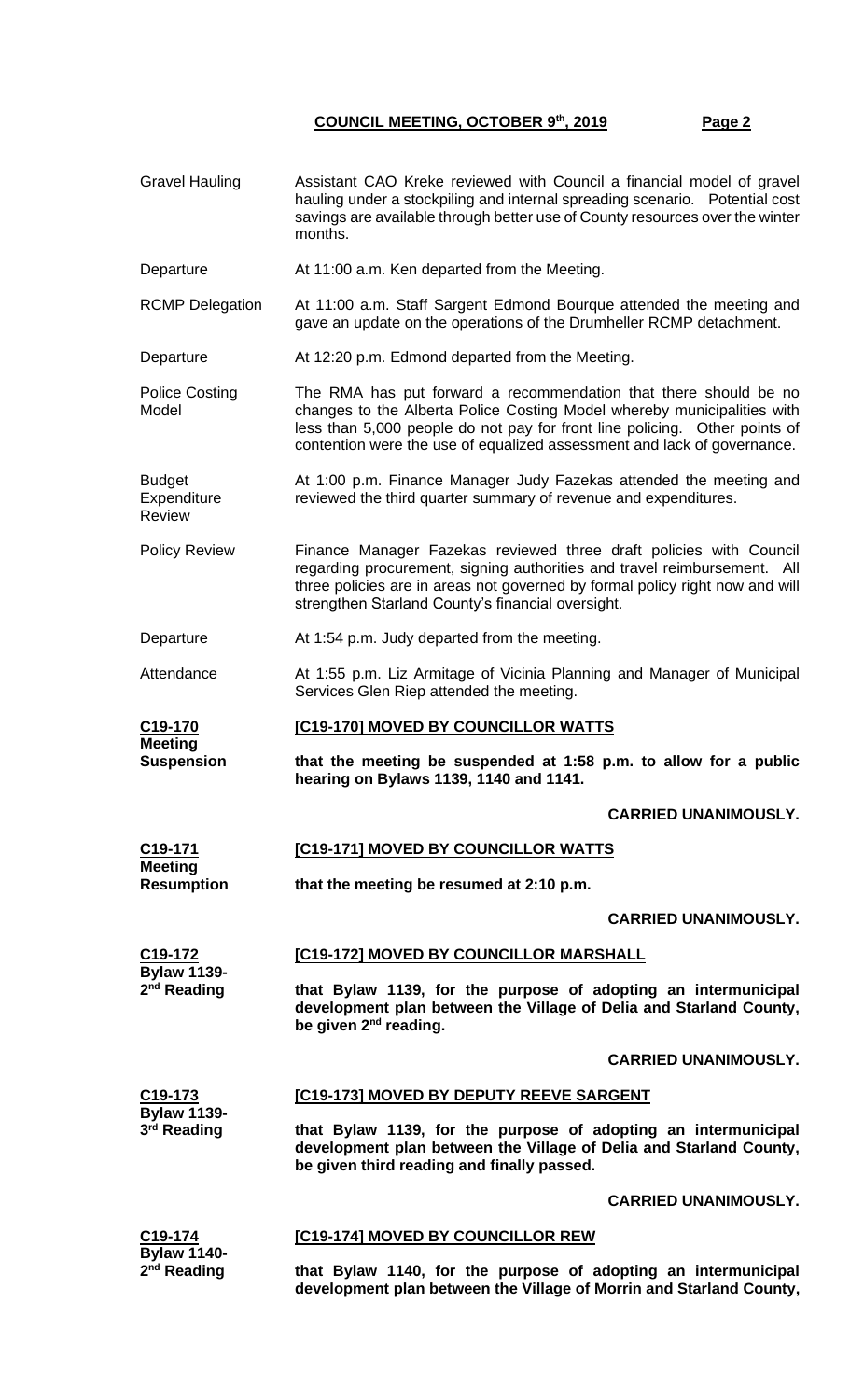**be given second reading.**

#### **CARRIED UNANIMOUSLY.**

|                                                            | <b>CARRIED UNANIMOUSLY.</b>                                                                                                                                                                                                                                                                                     |
|------------------------------------------------------------|-----------------------------------------------------------------------------------------------------------------------------------------------------------------------------------------------------------------------------------------------------------------------------------------------------------------|
| C19-175<br><b>Bylaw 1140-</b><br>3 <sup>rd</sup> Reading   | [C19-175] MOVED BY COUNCILLOR WATTS                                                                                                                                                                                                                                                                             |
|                                                            | that Bylaw 1140, for the purpose of adopting an intermunicipal<br>development plan between the Village of Morrin and Starland County,<br>be given third reading and finally passed                                                                                                                              |
|                                                            | <b>CARRIED UNANIMOUSLY.</b>                                                                                                                                                                                                                                                                                     |
| C19-176<br><b>Bylaw 1141-</b><br>$2nd$ Reading             | [C19-176] MOVED BY REEVE WANNSTROM                                                                                                                                                                                                                                                                              |
|                                                            | that Bylaw 1141, for the purpose of adopting an intermunicipal<br>development plan between the Village of Munson and Starland<br>County, be given 2 <sup>nd</sup> reading.                                                                                                                                      |
|                                                            | <b>CARRIED UNANIMOUSLY.</b>                                                                                                                                                                                                                                                                                     |
| C19-177<br><b>Bylaw 1141-</b><br>3 <sup>rd</sup> Reading   | [C19-177] MOVED BY COUNCILLOR MARHSALL                                                                                                                                                                                                                                                                          |
|                                                            | that Bylaw 1141, for the purpose of adopting an intermunicipal<br>development plan between the Village of Munson and Starland<br>County, be given third reading and finally passed.                                                                                                                             |
|                                                            | <b>CARRIED UNANIMOUSLY.</b>                                                                                                                                                                                                                                                                                     |
| Planning<br><b>Document Review</b>                         | Liz Armitage reviewed an updated copy of the Starland County Municipal<br>Development Plan based on consultations with Council and the NRCB.<br>Additionally she reviewed draft bylaws for intermunicipal collaborations<br>frameworks between Starland County and the Villages of Morrin, Munson<br>and Delia. |
| C19-178                                                    | [C19-178] MOVED BY COUNCILLOR MARSHALL                                                                                                                                                                                                                                                                          |
| <b>Bylaw 1142-</b><br><b>Motion to</b><br><b>Establish</b> | that Bylaw 1142, for the purpose of adopting a municipal development<br>plan for Starland County, be established.                                                                                                                                                                                               |
|                                                            | <b>CARRIED UNANIMOUSLY.</b>                                                                                                                                                                                                                                                                                     |
| C19-179<br><b>Bylaw 1142-</b><br>1 <sup>st</sup> Reading   | <b>[C19-179] MOVED BY COUNCILLOR WATTS</b>                                                                                                                                                                                                                                                                      |
|                                                            | that Bylaw 1142, for the purpose of adopting a municipal development<br>plan for Starland County, be given first reading.                                                                                                                                                                                       |
|                                                            | <b>CARRIED UNANIMOUSLY.</b>                                                                                                                                                                                                                                                                                     |
| C <sub>19</sub> -180<br><b>Public Hearing</b>              | <b>[C19-180] MOVED BY COUNCILLOR WATTS</b>                                                                                                                                                                                                                                                                      |
|                                                            | that a public hearing for Bylaw 1142, be scheduled for October 23rd at<br>2:00 p.m. in the Starland County administration office in Morrin, AB.                                                                                                                                                                 |
|                                                            | <b>CARRIED UNANIMOUSLY.</b>                                                                                                                                                                                                                                                                                     |
| Departure                                                  | At 3:00 p.m. Liz departed from the meeting.                                                                                                                                                                                                                                                                     |
| <b>MS Report</b>                                           | Municipal Services Manager Glen Riep reviewed the MS report with<br>Council. Highlights include the following:                                                                                                                                                                                                  |

• The access to the Starland Recreation Area has been closed for 2 weeks while the contractor completed the final grade to the new bridge. As the new roadway is still waiting to be paved, temporary access to the campground is now available for the east side of the new bridge.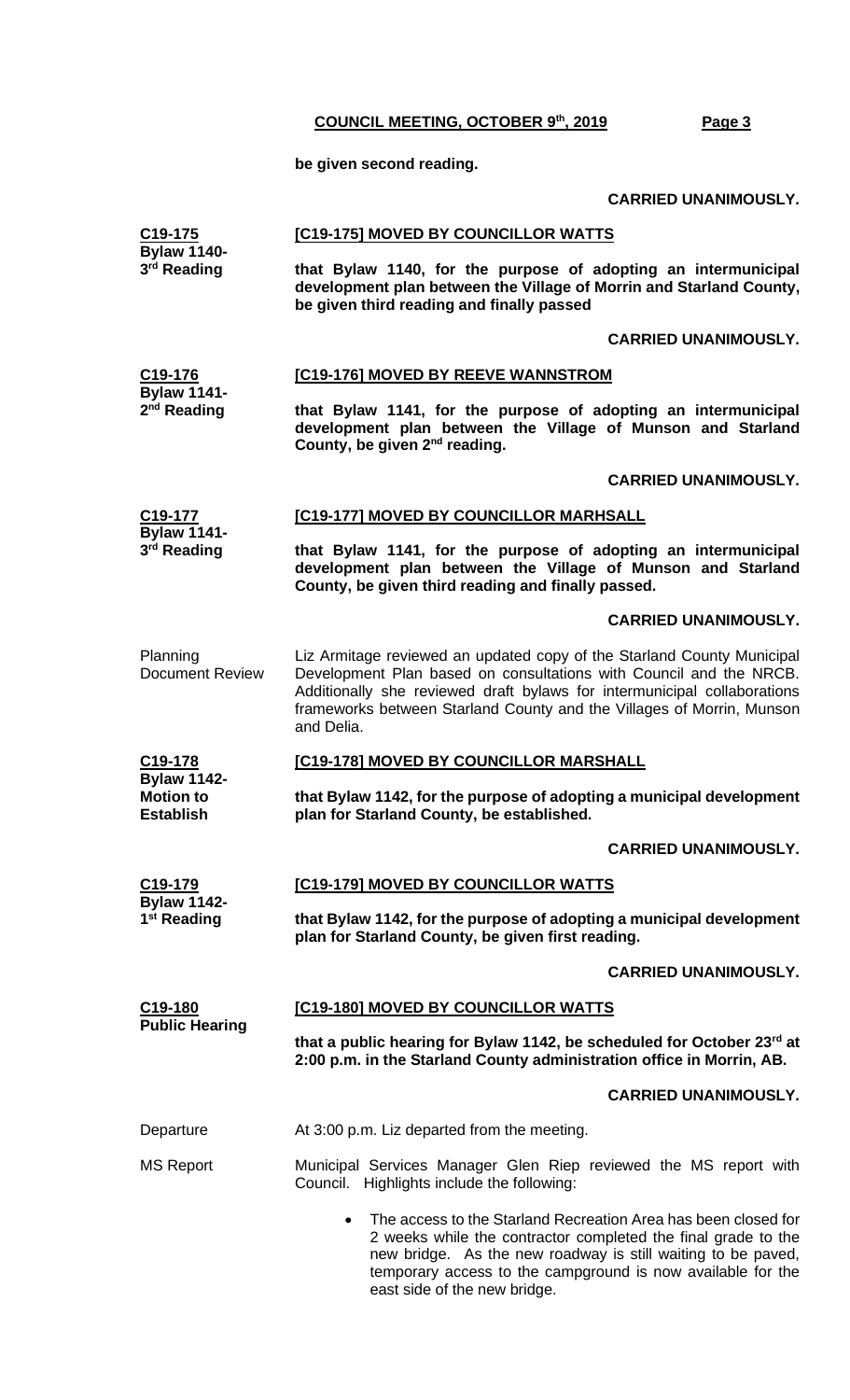|                                                   | Installation of a secondary bypass line in the Craigmyle water<br>plant is now complete and will allow for diversion of water into<br>the distribution system without use of the town pumps or supply.<br>This will allow for cleaning of the tanks or repairs within the water<br>plant without shutting down the town water.<br>Glen met with ATCO last week to discuss the Kneehill Solar<br>$\bullet$<br>project for the North Drum development project.<br>The<br>application was recently approved by the AUC for the installation<br>of a 25 MKW facility which is a third of the size of the Aura Power<br>project. The applicants hope to be operating by the end of<br>2020.<br>The tank on the Rumsey Pumper Truck was leaking and was<br>$\bullet$<br>covered under warranty for repairs. The supplier was here to<br>investigate and hopefully make the repairs, however, the task<br>requires some replacement of some piping and fitting in order to<br>complete. |
|---------------------------------------------------|----------------------------------------------------------------------------------------------------------------------------------------------------------------------------------------------------------------------------------------------------------------------------------------------------------------------------------------------------------------------------------------------------------------------------------------------------------------------------------------------------------------------------------------------------------------------------------------------------------------------------------------------------------------------------------------------------------------------------------------------------------------------------------------------------------------------------------------------------------------------------------------------------------------------------------------------------------------------------------|
| <b>Private Access</b><br>Approach Policy          | Due to the increasing standards of approaches required for modern farm<br>equipment some of the approaches requested have become increasingly<br>expensive to install.  Policy 320-12-1 states that Starland County will<br>provide every property owner with one access for each half mile of<br>developed road allowance. Amendments are being proposed that would<br>stipulate that the land owner would be required to cover the costs of all<br>approaches built beyond a new specified top size of 9 meters.                                                                                                                                                                                                                                                                                                                                                                                                                                                               |
| C <sub>19</sub> -181<br><b>Done Moe</b>           | [C19-181] MOVED BY DEPUTY REEVE SARGENT                                                                                                                                                                                                                                                                                                                                                                                                                                                                                                                                                                                                                                                                                                                                                                                                                                                                                                                                          |
| <b>Approach Bill</b>                              | that Starland County cancel invoice #18459 totalling \$2,414.21<br>charged to Don Moe of Starland County.                                                                                                                                                                                                                                                                                                                                                                                                                                                                                                                                                                                                                                                                                                                                                                                                                                                                        |
|                                                   | <b>CARRIED UNANIMOUSLY.</b>                                                                                                                                                                                                                                                                                                                                                                                                                                                                                                                                                                                                                                                                                                                                                                                                                                                                                                                                                      |
| Departure                                         | At 4:00 p.m. Glen departed from the meeting.                                                                                                                                                                                                                                                                                                                                                                                                                                                                                                                                                                                                                                                                                                                                                                                                                                                                                                                                     |
| <b>Private Land Snow</b><br><b>Removal Policy</b> | CAO Bremer reviewed with Council a copy of policy 320-13-1, Private Land<br>Snow Removal Operations, which outlines the procedures for signing up for                                                                                                                                                                                                                                                                                                                                                                                                                                                                                                                                                                                                                                                                                                                                                                                                                            |
|                                                   | private land snow clearing from County Operations.                                                                                                                                                                                                                                                                                                                                                                                                                                                                                                                                                                                                                                                                                                                                                                                                                                                                                                                               |
| <b>Committee List</b>                             | Council was given a copy of the 2018/2019 Council Committee list ahead<br>of the organizational meeting scheduled for October 23rd.                                                                                                                                                                                                                                                                                                                                                                                                                                                                                                                                                                                                                                                                                                                                                                                                                                              |
| <b>Outstanding Taxes</b>                          | As of September 30 <sup>th</sup> , outstanding taxes for Starland County stood at<br>\$977,405.51 excluding Trident Exploration.<br>This represents a 91%<br>collection rate.;                                                                                                                                                                                                                                                                                                                                                                                                                                                                                                                                                                                                                                                                                                                                                                                                   |
| C <sub>19</sub> -182                              | [C19-182] MOVED BY DEPUTY REEVE SARGENT                                                                                                                                                                                                                                                                                                                                                                                                                                                                                                                                                                                                                                                                                                                                                                                                                                                                                                                                          |
| <b>November</b><br><b>Council Meetings</b>        | that Starland County cancel the regularly scheduled meetings of the<br>Council of Starland County on November 13th and 27th and add one<br>meeting on November 20th.                                                                                                                                                                                                                                                                                                                                                                                                                                                                                                                                                                                                                                                                                                                                                                                                             |
|                                                   | <b>CARRIED UNANIMOUSLY.</b>                                                                                                                                                                                                                                                                                                                                                                                                                                                                                                                                                                                                                                                                                                                                                                                                                                                                                                                                                      |
| Morrin Highschool<br>Donation                     | Zoe Avramenko has written Council to request funding for a shop class<br>project for the Morrin Highschool. The project would be to build an 8x8<br>reading/drawing nook for the kids at recess.                                                                                                                                                                                                                                                                                                                                                                                                                                                                                                                                                                                                                                                                                                                                                                                 |
| <b>MLA Meeting</b>                                | Local MLA Nate Horner is requesting that councillors from municipalities<br>within his district join him for a meeting in Hanna from 10 a.m. to 3:30 p.m.<br>on Friday, November 8 <sup>th</sup> , to discuss challenges facing municipalities in this<br>area.                                                                                                                                                                                                                                                                                                                                                                                                                                                                                                                                                                                                                                                                                                                  |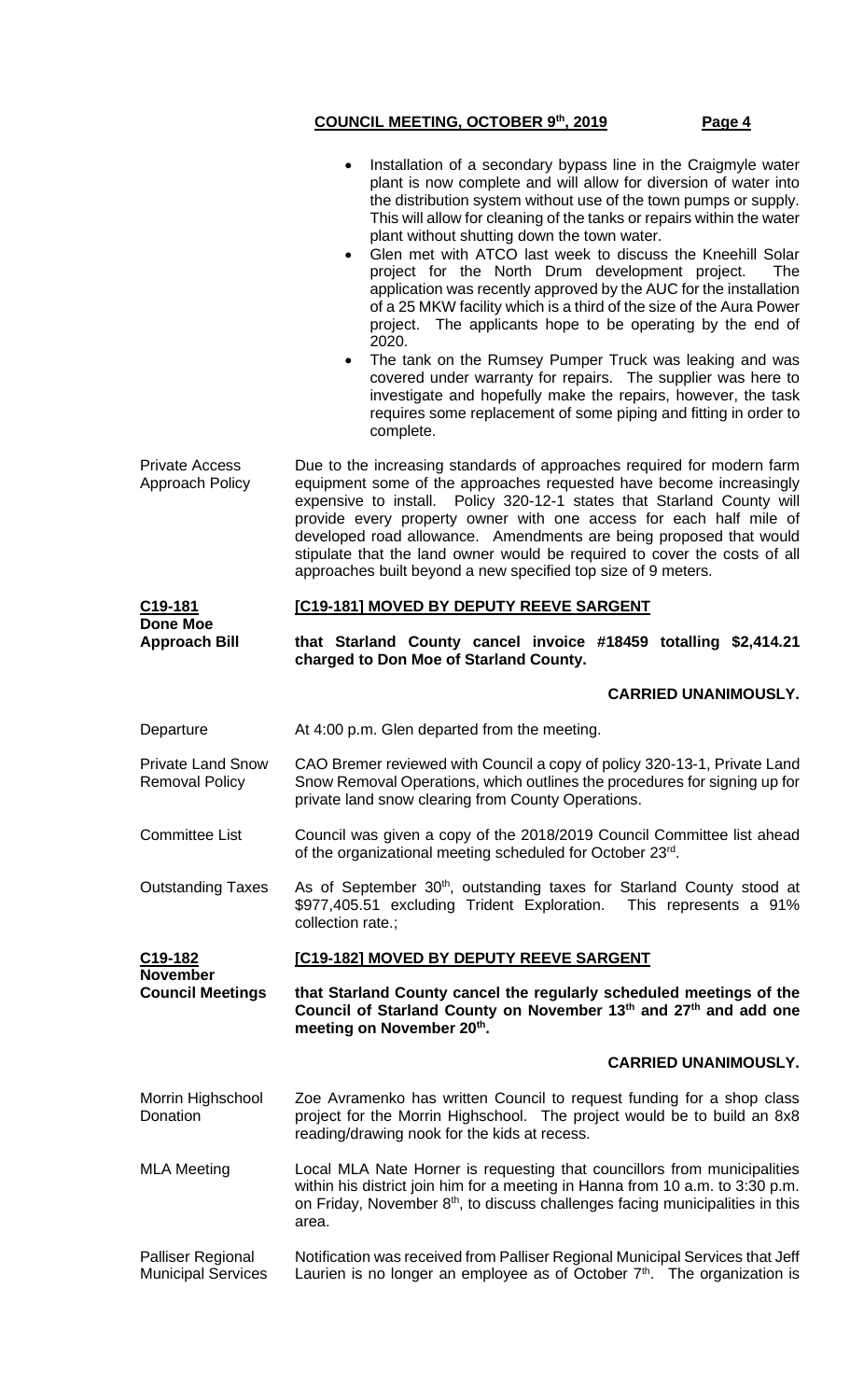actively pursuing someone to fill the roll.

- Water Rates The Town of Dumheller has advised that as of January  $1<sup>st</sup>$ , 2020 water charges will be rising 5%.
- **Drumheller** Economic Development The Town of Drumheller is looking to open a discussion with Starland County on shared initiatives for Economic Development and is requesting a meeting with councillors and staff.
- AlphaBow Energy AlphaBow Energy has requested that it be allowed to defer its outstanding 2019 taxes as a result of the energy price downturn and the review of energy property taxation being undertaken by the provincial government. Additionally it would like the waiver of all additional penalties while awaiting the new taxation structure. Council instructed Administration to send a letter to AlphaBow clarifying the outstanding taxes owed and stipulating that Starland County will not be granting waivers for any outstanding taxes owed.
- Scenic Route **Signs** The Village of Delia has requested that Starland County move the scenic route signs that direct traffic from Highway 9 along Secondary 851 to move traffic through the Village of Delia.

| C19-183           | <b>[C19-183] MOVED BY COUNCILLOR MARSHALL</b>    |
|-------------------|--------------------------------------------------|
| <b>Recreation</b> |                                                  |
| Grants            | that Starland County advertise the 2019 Operatio |

**that Starland County advertise the 2019 Operational Assistance and Ice Plant Grants in the October 23rd, November 6th and 13th editions of the Drumheller Mail with the deadline for application being November 15th, 2019.**

#### **CARRIED UNANIMOUSLY.**

Departure **At 4:40 p.m. Councillor Sargent departed from the meeting.** CAO Report Chief Administrative Officer Shirley Bremer reviewed the CAO Report with Council. Highlights of the report included the following: • Hamlet Clean-up Days are presently underway. Crews were in Craigmyle on October 8<sup>th</sup>, in Michichi October 9<sup>th</sup> and will be in Rowley and Rumsey on October 10<sup>th</sup>. • Despite this being another extremely difficult year in the County we have achieved a 91% tax collection rate excluding Trident Exploration's taxes which will not be collected. The new building is moving along as projected, with the precasting to start on October 15<sup>th</sup>. An interior design meeting is scheduled for October 11<sup>th</sup> at the Eagle Red Deer office. • More changes are happening in the Safety rules and regulations and Chris is creating an action plan which is soon to be finalized. The changes will have a number of impacts including on the composition of our safety committee. **Council Committees** All Councillors present reported briefly on the committees to which they are appointed. Council **Communications** Council Communications: i) GOA re: FCSS Program Funding Temporary Change ii) Paul McLauchlin re: Support to continue as Director of District 2 iii) Marigold Library System re: Report iv) Canadian Badlands Board Meeting Minutes v) Rural Municipalities of Alberta • Contact Newsletter (3 Issues) **Insurance** Accounts **Accounts** - see prior motion.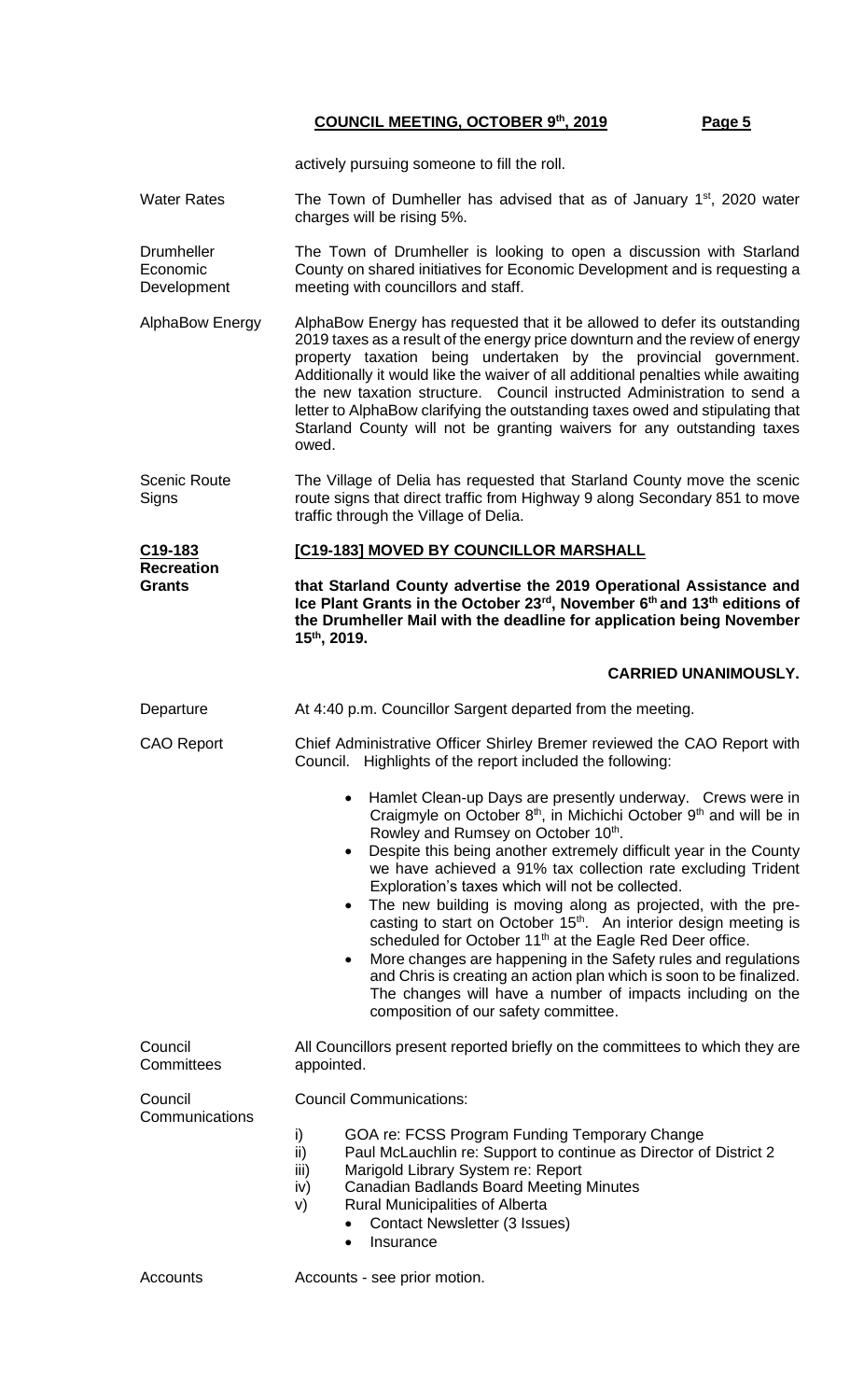| <b>LOOMIS EXPRESS</b>                                                                                                                                                                                                                                                                                                                                                                                                                                                                                                                                                                                                                                                                                                                                                                                                                                                                                                                                                                                                                                                                                                                      | CK# 49665                                                                                                                                                                                                                                                                                                                                                                                                                                                                                                 |    | 144.73                                                                                                                                                                                                                                                                                                                                                                                                                                             |
|--------------------------------------------------------------------------------------------------------------------------------------------------------------------------------------------------------------------------------------------------------------------------------------------------------------------------------------------------------------------------------------------------------------------------------------------------------------------------------------------------------------------------------------------------------------------------------------------------------------------------------------------------------------------------------------------------------------------------------------------------------------------------------------------------------------------------------------------------------------------------------------------------------------------------------------------------------------------------------------------------------------------------------------------------------------------------------------------------------------------------------------------|-----------------------------------------------------------------------------------------------------------------------------------------------------------------------------------------------------------------------------------------------------------------------------------------------------------------------------------------------------------------------------------------------------------------------------------------------------------------------------------------------------------|----|----------------------------------------------------------------------------------------------------------------------------------------------------------------------------------------------------------------------------------------------------------------------------------------------------------------------------------------------------------------------------------------------------------------------------------------------------|
| <b>Sub-Total:</b>                                                                                                                                                                                                                                                                                                                                                                                                                                                                                                                                                                                                                                                                                                                                                                                                                                                                                                                                                                                                                                                                                                                          |                                                                                                                                                                                                                                                                                                                                                                                                                                                                                                           |    | 144.73                                                                                                                                                                                                                                                                                                                                                                                                                                             |
| <b>RIEP, GLEN</b>                                                                                                                                                                                                                                                                                                                                                                                                                                                                                                                                                                                                                                                                                                                                                                                                                                                                                                                                                                                                                                                                                                                          | CK# 49571                                                                                                                                                                                                                                                                                                                                                                                                                                                                                                 |    | 600.00                                                                                                                                                                                                                                                                                                                                                                                                                                             |
| <b>Sub-Total:</b>                                                                                                                                                                                                                                                                                                                                                                                                                                                                                                                                                                                                                                                                                                                                                                                                                                                                                                                                                                                                                                                                                                                          |                                                                                                                                                                                                                                                                                                                                                                                                                                                                                                           | \$ | 600.00                                                                                                                                                                                                                                                                                                                                                                                                                                             |
| A&D HARPER TIRE (1979) LTD.<br>AIR LIQUIDE CANADA INC.<br>ALTAGAS UTILITIES INC.<br><b>AUTO VALUE PARTS - DRUMHELLER</b><br><b>BARRON, FRANCIS</b><br>BURT, EDWIN L.<br>RECEIVER GENERAL<br><b>CERVUS AG EQUIPMENT LP</b><br><b>COLES, SHARON J</b><br>DIGITEX CANADA INC.<br><b>ENMAX</b><br><b>FRESON BROS DRUMHELLER</b><br>GLOVER INTERNATIONAL TRUCKS LTD. CK# 49678<br><b>GFOA</b><br><b>GRIFFITH, SHERRY</b><br>HEALTH AND SAFETY CONFERENCE<br>HI-WAY 9 EXPRESS LTD.<br><b>LAPP</b><br><b>LOOMIS EXPRESS</b><br><b>MARSHALL, MURRAY</b><br>NAPA AUTO PARTS DRUMHELLER<br><b>NETAGO</b><br><b>OASIS CARWASH &amp; CONVENIENCE</b><br><b>OLD MACDONALD KENNELS</b><br>PENTAGON FARM CENTRE LTD.<br>RECEIVER GENERAL OF CANADA<br>REW, JOHN<br><b>RMA FUEL</b><br><b>SARGENT, ROBERT</b><br>STANTEC CONSULTING LTD.<br>STEWART, KIM<br><b>TAQA NORTH</b><br>TELUS COMMUNICATIONS INC.<br>TELUS MOBILITY INC.<br>THOMAS, GARETH R<br><b>WANNSTROM, STEVE</b><br><b>WATER PURE &amp; SIMPLE</b><br><b>WATTS, JACKIE</b><br>WESTVIEW CO-OPERATIVE ASSN LTD. CK# 49704<br><b>WOLF, TRACY</b><br>WOLF, TRACY & MONTGOMERY, CINDY CK# 49706 | CK# 49666<br>CK# 49667<br>CK# 49668<br>CK# 49669<br>CK# 49670<br>CK# 49671<br>CK# 49672<br>CK# 49673<br>CK# 49674<br>CK# 49675<br>CK# 49676<br>CK#49677<br>CK# 49679<br>CK# 49680<br>CK# 49681<br>CK# 49682<br>CK# 49683<br>CK# 49684<br>CK# 49685<br>CK# 49686<br>CK# 49687<br>CK# 49688<br>CK# 49689<br>CK# 49690<br>CK# 49691<br>CK# 49692<br>CK# 49693<br>CK# 49694<br>CK# 49695<br>CK# 49696<br>CK# 49697<br>CK# 49698<br>CK# 49699<br>CK# 49700<br>CK# 49701<br>CK# 49702<br>CK# 49703<br>CK# 49705 |    | 3,083.85<br>114.31<br>545.85<br>560.20<br>1,222.50<br>150.00<br>1,950.00<br>551.60<br>89.00<br>48.32<br>9,000.67<br>314.49<br>8,692.42<br>630.00<br>312.30<br>681.45<br>73.05<br>24,952.19<br>173.23<br>300.12<br>447.93<br>319.95<br>61.75<br>1,178.10<br>908.90<br>56,437.32<br>3,729.78<br>15,016.12<br>1,760.43<br>24,547.91<br>115.00<br>21.00<br>211.26<br>218.67<br>195.28<br>269.25<br>87.00<br>2,402.86<br>266.59<br>1,305.00<br>2,618.81 |
| <b>Sub-Total:</b>                                                                                                                                                                                                                                                                                                                                                                                                                                                                                                                                                                                                                                                                                                                                                                                                                                                                                                                                                                                                                                                                                                                          | \$                                                                                                                                                                                                                                                                                                                                                                                                                                                                                                        |    | 165,564.46                                                                                                                                                                                                                                                                                                                                                                                                                                         |
| BEARSPAW PETROLEUM LTD.<br><b>CANADIAN NATURAL RESOURCES</b><br><b>GEAR ENERGY LTD.</b><br>PRAIRIE PROVIDENT RESOURCES<br>SPUR PETROLEUM LTD.<br>WEST LAKE ENERGY CORP.<br><b>XTO ENERGY CANADA ULC</b><br><b>Sub-Total:</b>                                                                                                                                                                                                                                                                                                                                                                                                                                                                                                                                                                                                                                                                                                                                                                                                                                                                                                               | CK# 49707<br>CK# 49708<br>CK# 49709<br>CK# 49710<br>CK# 49711<br>CK# 49712<br>CK# 49713<br>\$                                                                                                                                                                                                                                                                                                                                                                                                             |    | 1,174.04<br>187, 141.83<br>361.57<br>39,258.03<br>1,089.54<br>1,456.03<br>1,829.74<br>232,310.78                                                                                                                                                                                                                                                                                                                                                   |
|                                                                                                                                                                                                                                                                                                                                                                                                                                                                                                                                                                                                                                                                                                                                                                                                                                                                                                                                                                                                                                                                                                                                            |                                                                                                                                                                                                                                                                                                                                                                                                                                                                                                           |    |                                                                                                                                                                                                                                                                                                                                                                                                                                                    |
| A.H. GRADER SERVICE LTD.<br>A.P.I. ALARM INC.                                                                                                                                                                                                                                                                                                                                                                                                                                                                                                                                                                                                                                                                                                                                                                                                                                                                                                                                                                                                                                                                                              | CK# 49714<br>CK# 49715                                                                                                                                                                                                                                                                                                                                                                                                                                                                                    |    | 18,669.00<br>110.25                                                                                                                                                                                                                                                                                                                                                                                                                                |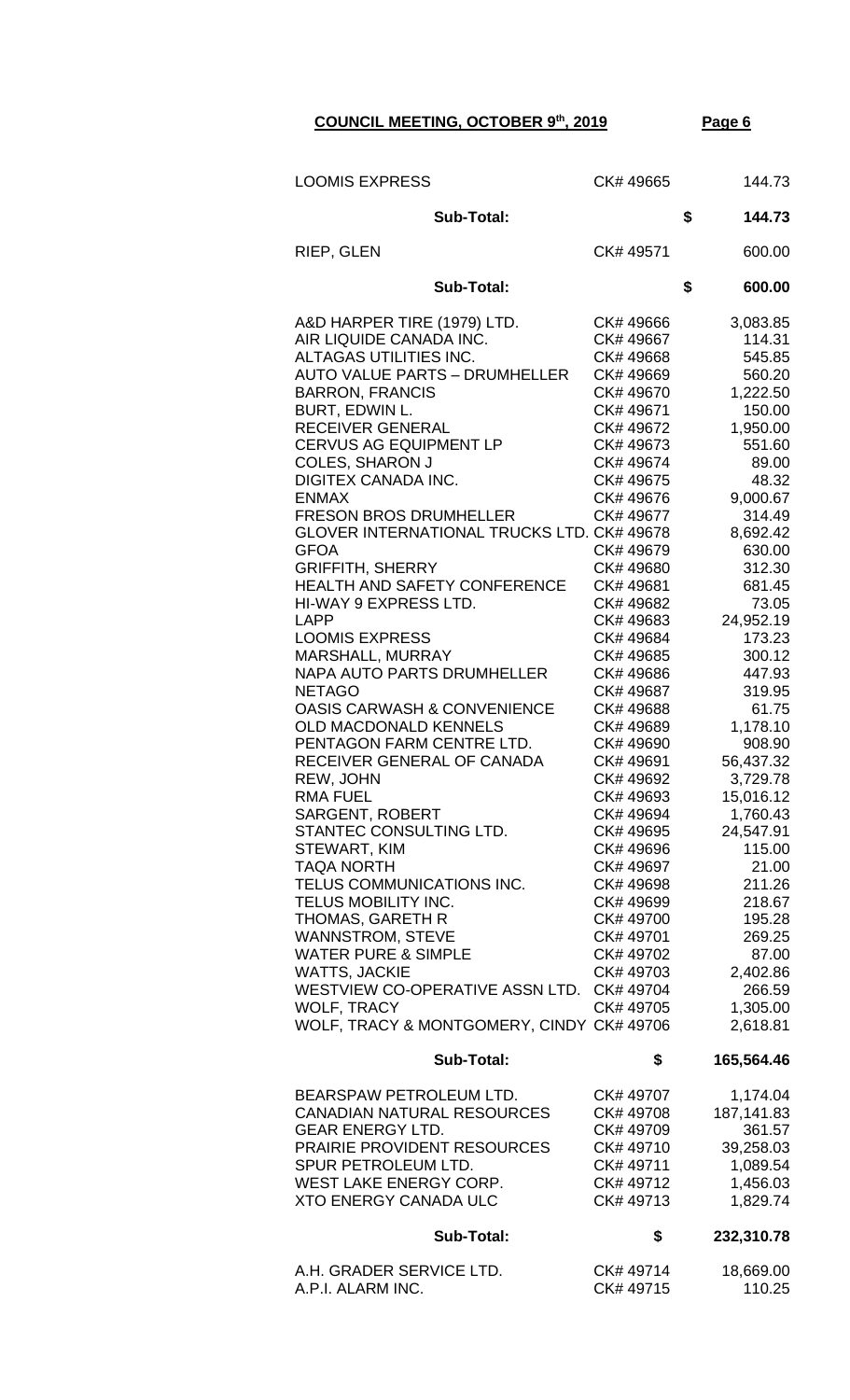| <b>ACTIVE GLASS</b>                  | CK# 49716 | 822.93    |
|--------------------------------------|-----------|-----------|
| ADAMS INDUSTRIAL SUPPLIES INC.       | CK# 49717 | 1,887.87  |
| AIR LIQUIDE CANADA INC.              | CK# 49718 | 368.60    |
| <b>ALBERTA GOVERNMENT SERVICES</b>   | CK# 49719 | 70.00     |
| ALBERTA ONE-CALL CORPORATION         | CK# 49720 | 44.10     |
| ATB FINANCIAL MASTERCARD             | CK# 49721 | 8,092.06  |
| ATCO STRUCTURES & LOGISTICS LTD.     | CK# 49722 | 10,316.25 |
|                                      |           |           |
| <b>AUTO VALUE PARTS - DRUMHELLER</b> | CK# 49723 | 1,118.69  |
| BREMER, SHIRLEY J.                   | CK# 49724 | 270.43    |
| RECEIVER GENERAL                     | CK# 49725 | 90.00     |
| <b>CERVUS AG EQUIPMENT LP</b>        | CK# 49726 | 206.68    |
| <b>CINTAS CANADA LIMITED</b>         | CK# 49727 | 82.95     |
| <b>COLES, SHARON J</b>               | CK# 49728 | 159.74    |
| COLLINS, GARY E.                     | CK# 49729 | 118.72    |
| <b>DIGITEX CANADA INC.</b>           | CK# 49730 | 1,227.63  |
| DRUM WIRELESS LTD.                   | CK# 49731 | 162.75    |
| DRUMHELLER SOLID WASTE               | CK# 49732 | 311.57    |
| DRUMHELLER EQUIPMENT SALES           | CK# 49733 | 8,925.00  |
| F.A.S.T.                             | CK# 49734 | 997.50    |
| <b>HECK, BRIAN</b>                   | CK# 49735 | 170.40    |
| HENRY KROEGER REGIONAL WATER         | CK# 49736 | 9,686.81  |
| HI-WAY 9 EXPRESS LTD.                | CK# 49737 | 269.32    |
| KLEINSCHROTH, TERENA R.              | CK#49738  | 100.00    |
| <b>KUDRAS, DARA</b>                  | CK# 49739 | 261.48    |
| <b>LAPP</b>                          | CK# 49740 |           |
|                                      |           | 24,997.32 |
| <b>LOOMIS EXPRESS</b>                | CK# 49741 | 237.18    |
| <b>MARSHALL, MURRAY</b>              | CK# 49742 | 194.24    |
| <b>MORRIN FOODS</b>                  | CK# 49743 | 282.78    |
| NAPA AUTO PARTS DRUMHELLER           | CK# 49744 | 60.06     |
| <b>NEW WEST FREIGHTLINER INC-RD</b>  | CK# 49745 | 420.29    |
| RECEIVER GENERAL OF CANADA           | CK# 49746 | 53,436.32 |
| RIEP, GLEN                           | CK# 49747 | 1,018.02  |
| <b>RMA FUEL</b>                      | CK# 49748 | 36,167.72 |
| ROADATA SERVICES LTD.                | CK# 49749 | 63.00     |
| <b>SARGENT, ROBERT</b>               | CK# 49750 | 84.79     |
| SCHATZ, CODY J                       | CK# 49751 | 768.56    |
| SEED CHECK TECHNOLOGIES INC.         | CK# 49752 | 108.15    |
| SHAND, ARLEE L.                      | CK# 49753 | 2,600.00  |
| SHARPE, KERRY                        | CK# 49754 | 147.36    |
| STETTLER TELEPHONE ANSWERING         | CK# 49755 | 367.50    |
| STEWART, KIM                         | CK# 49756 | 160.00    |
| SUN LIFE ASSURANCE COMPANY           | CK# 49757 | 20,505.34 |
| <b>SUN LIFE ASSURANCE COMPANY</b>    | CK# 49758 | 160.65    |
| TELUS COMMUNICATIONS INC.            | CK# 49759 | 1,414.95  |
| THE DRUMHELLER MAIL                  | CK# 49760 | 175.88    |
| TRINUS TECHNOLOGIES INC.             | CK# 49761 | 1,413.09  |
| UFA CO-OPERATIVE LIMITED             | CK# 49762 | 368.00    |
| <b>VILLAGE OF MORRIN</b>             | CK# 49763 | 250.10    |
| <b>WANNSTROM, STEVE</b>              | CK# 49764 | 164.25    |
| <b>WARWICK PRINTING CO. LTD</b>      | CK# 49765 | 898.95    |
| <b>WASTE MANAGEMENT OF CANADA</b>    | CK# 49766 | 384.40    |
| <b>WATER PURE &amp; SIMPLE</b>       | CK# 49767 | 53.00     |
|                                      |           |           |
| <b>WATTS, JACKIE</b>                 | CK# 49768 | 182.24    |
| WESTVIEW CO-OPERATIVE ASSN LTD.      | CK# 49769 | 1,166.99  |
| WILD ROSE ASSESSMENT SERVICE         | CK# 49770 | 9,187.50  |
| WOLF, TROY D. & LISA D.              | CK# 49771 | 10,000.00 |
| <b>WOLSELEY WATERWORKS</b>           | CK# 49772 | 836.75    |

#### **Sub-Total: \$ 232,816.11**

 **TOTAL: \$ 630,836.08**

### **[C19-184] MOVED BY COUNCILLOR REW**

**C19-184 Adjournment**

**that the meeting be adjourned at 5:00 p.m.**